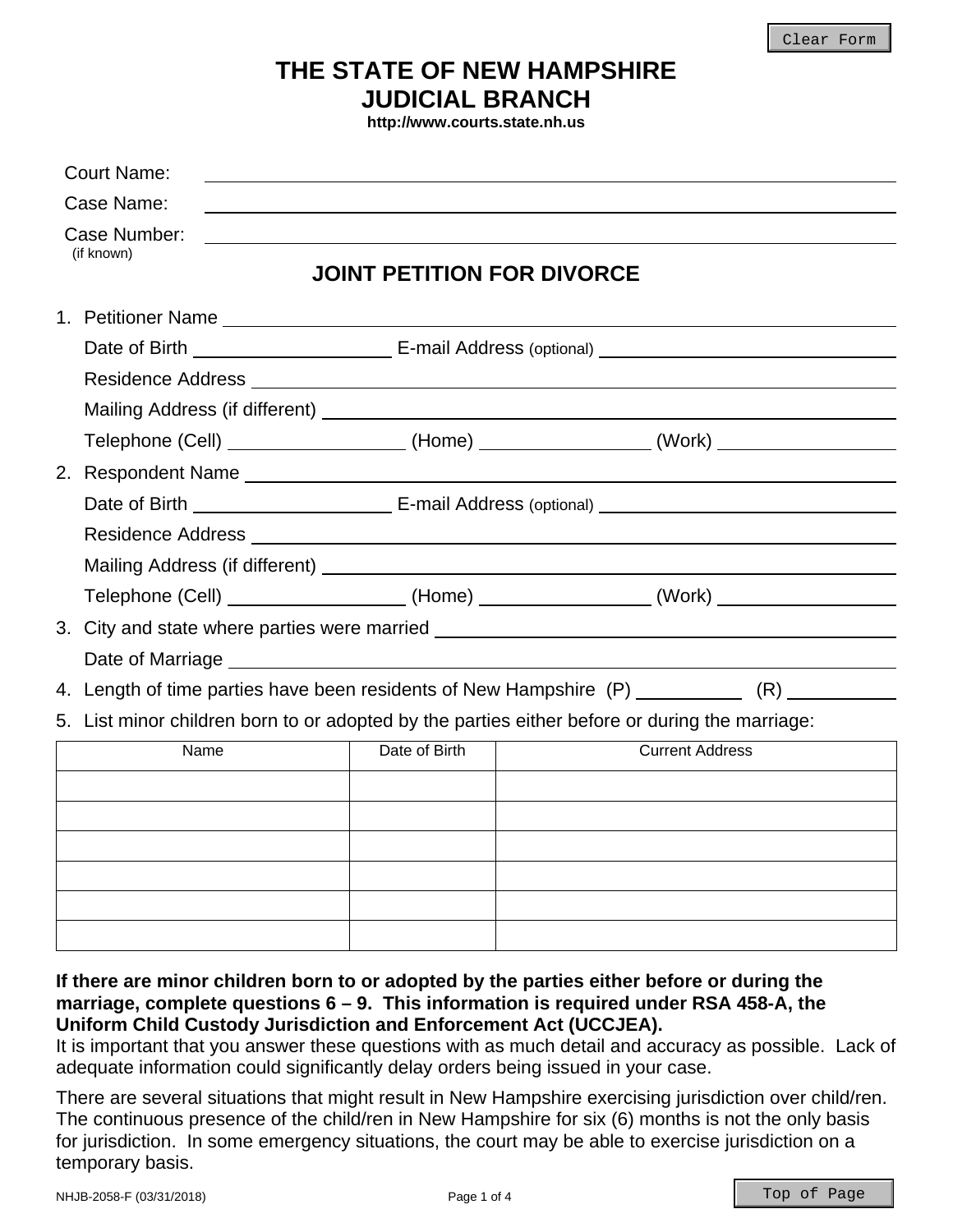**Case Name:** 

| --------------      |  |
|---------------------|--|
| <b>Case Number:</b> |  |

## **JOINT PETITION FOR DIVORCE**

6. List the places where the minor child/ren of the parties has/have lived in the last **five (5) years** and the names of the people they lived with at that time, if you know. Start with where the child lives now and work backward in time.

| Dates<br>From/To | Town/City, State | Parent(s)/Caretaker | <b>Current Address/Contact</b><br>Address of Parent/Caretaker | Which<br>Child/ren |
|------------------|------------------|---------------------|---------------------------------------------------------------|--------------------|
|                  |                  |                     |                                                               |                    |
|                  |                  |                     |                                                               |                    |
|                  |                  |                     |                                                               |                    |
|                  |                  |                     |                                                               |                    |
|                  |                  |                     |                                                               |                    |

**If more space is needed, attach Extra Page (Form NHJB-2656-FP). I have attached Form NHJB-2656-FP because additional space was needed.** 

| 7. Are there any person(s), not a party to this proceeding, who have physical custody of the child/ren |
|--------------------------------------------------------------------------------------------------------|
| or who claim to have custody, physical custody or parenting time rights? $\Box$ Yes $\Box$ No          |
| If yes, list name(s) and address(es) of $person(s)$ :                                                  |

## 8. Check one of the following:

 I **have not** participated in any court case(s) concerning the custody, visitation, parenting time or placement of the child/ren in this or any other state.

**OR**

 I **have** participated in court case(s) concerning the custody, visitation, parenting time or placement of the child/ren in this or any other state. I have participated in the following:

| Name of Court | State | Case No. | Date of Court Order |
|---------------|-------|----------|---------------------|
|               |       |          |                     |
|               |       |          |                     |
|               |       |          |                     |
|               |       |          |                     |

| 9. Are there any actions for enforcement, or proceedings relating to domestic violence, domestic           |
|------------------------------------------------------------------------------------------------------------|
| relations, protective orders, marriage dissolution, paternity, legitimation, custody, parental rights and  |
| responsibilities, termination of parental rights, adoption, juvenile, or other proceedings in any court in |
| any state affecting any children named in this petition or parents of those children? $\Box$ Yes<br>IINo   |
| If yes, complete the following:                                                                            |

| Name of Court | <b>State</b> | Case No. | Type of Court Case |
|---------------|--------------|----------|--------------------|
|               |              |          |                    |
|               |              |          |                    |
|               |              |          |                    |
|               |              |          |                    |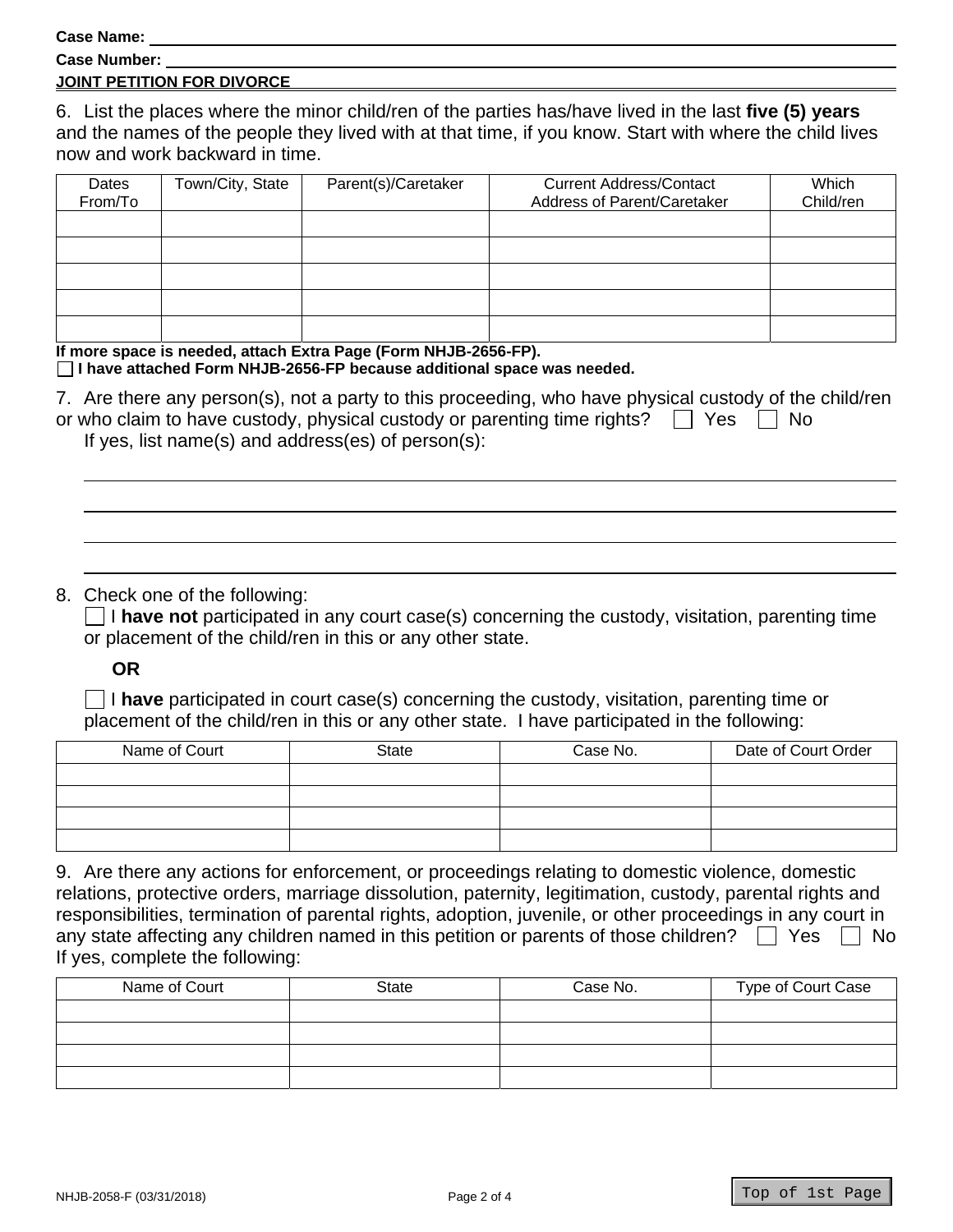| <b>Case Name:</b>                                                                                                                                                                                                                                                                                                                                                                                                                         |
|-------------------------------------------------------------------------------------------------------------------------------------------------------------------------------------------------------------------------------------------------------------------------------------------------------------------------------------------------------------------------------------------------------------------------------------------|
| Case Number:                                                                                                                                                                                                                                                                                                                                                                                                                              |
| JOINT PETITION FOR DIVORCE                                                                                                                                                                                                                                                                                                                                                                                                                |
| 10. Please check one of the following regarding public assistance.<br>No public assistance (TANF) is now being or has within the last 6 months been provided, nor<br>is medical assistance (Medicaid) presently being provided, for any minor child of the parties.                                                                                                                                                                       |
| The N. H. Department of Health and Human Services is providing or has provided within the<br>last 6 months public assistance (TANF) and/or medical assistance (Medicaid) for a minor child<br>or children of the parties. If you check this box, you must mail copies of this petition and the<br>Personal Data Sheet (NHJB-2077-F) to DHHS at:                                                                                           |
| New Hampshire Department of Health and Human Services<br>Bureau of Child Support Services - Legal Unit<br><b>129 Pleasant Street</b><br>Concord, NH 03301                                                                                                                                                                                                                                                                                 |
| 11. To the knowledge of the parties, is either party pregnant?<br>No<br>Yes                                                                                                                                                                                                                                                                                                                                                               |
| 12. Do the parties own real estate jointly?<br><b>No</b><br>Yes<br>Does the petitioner own real estate individually?<br><b>No</b><br>Yes<br>Does the respondent own real estate individually?<br>No<br>Yes                                                                                                                                                                                                                                |
| 13. The cause for divorce is: (Check one or both)<br>Irreconcilable differences have developed that have caused the irremediable breakdown of the<br>marriage.<br>Other:                                                                                                                                                                                                                                                                  |
|                                                                                                                                                                                                                                                                                                                                                                                                                                           |
| 14. Requests for court orders:<br>A. TEMPORARY. The parties respectfully request that the Court issue temporary orders on any<br>of the following issues. (Check all that apply). A temporary order is in effect until the divorce<br>is granted.<br>Child support<br><b>Parenting Plan</b><br>Use of personal property and payment of debt                                                                                               |
| Use of family home $\Box$<br>Alimony<br>Other:<br>FINAL. The parties respectfully request that the Court grant a divorce, equitably divide<br>В.<br>personal property, real estate, debts and obligations of the parties, and issue a final order<br>approving or establishing the following (Check all that apply):<br>A parenting plan which describes the parties' parental rights and responsibilities relating to<br>minor children; |
| Child support obligations for any minor children;                                                                                                                                                                                                                                                                                                                                                                                         |
| Alimony;                                                                                                                                                                                                                                                                                                                                                                                                                                  |
| Any other relief which may be appropriate;                                                                                                                                                                                                                                                                                                                                                                                                |
|                                                                                                                                                                                                                                                                                                                                                                                                                                           |
|                                                                                                                                                                                                                                                                                                                                                                                                                                           |